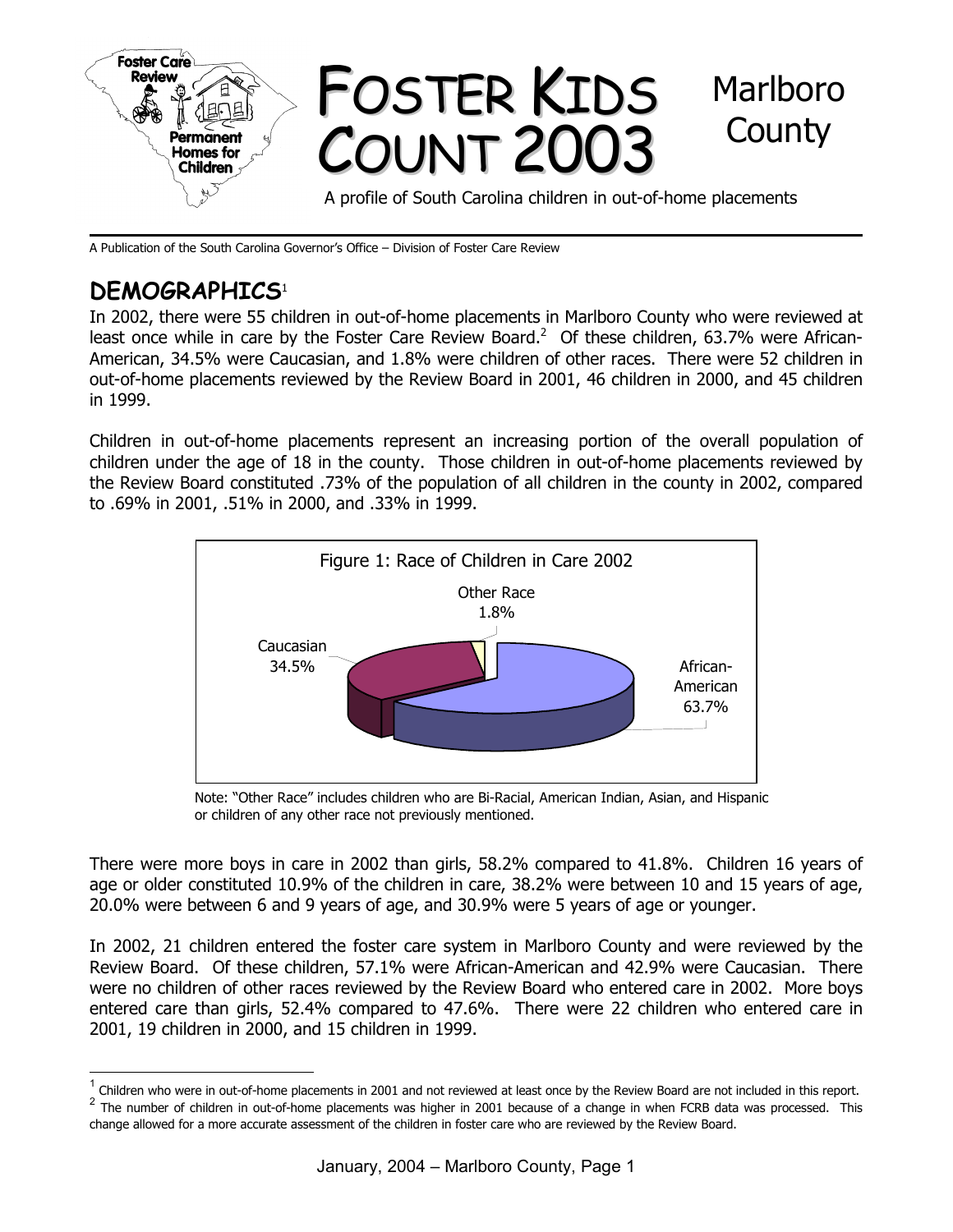Children tend to enter care at a younger age. Of those children entering care in 2002, 28.6% were 5 years of age or younger, 28.6% were between 6 and 9 years of age, 38.1% were between 10 and 15 years of age, and 4.8% were 16 years of age or older. Of the boys entering care in 2002, 72.8% were under the age of 10, while 60.0% of the girls were 10 years of age or older.

Of the children entering care, 75.0% of the African-Americans and 33.3% of the Caucasians were under the age of 10. There were no children of other races reviewed by the Review Board who entered care in 2002.



In 2002, 7 children left custody of the county. Of these children, 71.4% were African-American, 14.3% were Caucasian, and 14.3% were children of other races. There were 14 children who left care in 2001, 19 children who left care in 2000, and 5 children in 1999. More boys left care in 2002 than girls, 57.1% compared to 42.9%.

Children tend to leave care at a younger age. Of those children leaving care in 2002, 57.1% were 5 years of age or younger, 14.3% were between 6 and 9 years of age, 14.3% were between 10 and 15 years of age, and 14.3% were 16 years of age or older. Of the boys leaving care in 2002, all were under the age of 10, while 33.3% of the girls were under the age of 10.

Of the children leaving care, 80.0% of the African-Americans, none of the Caucasians, and all of the children of other races were under the age of 10.

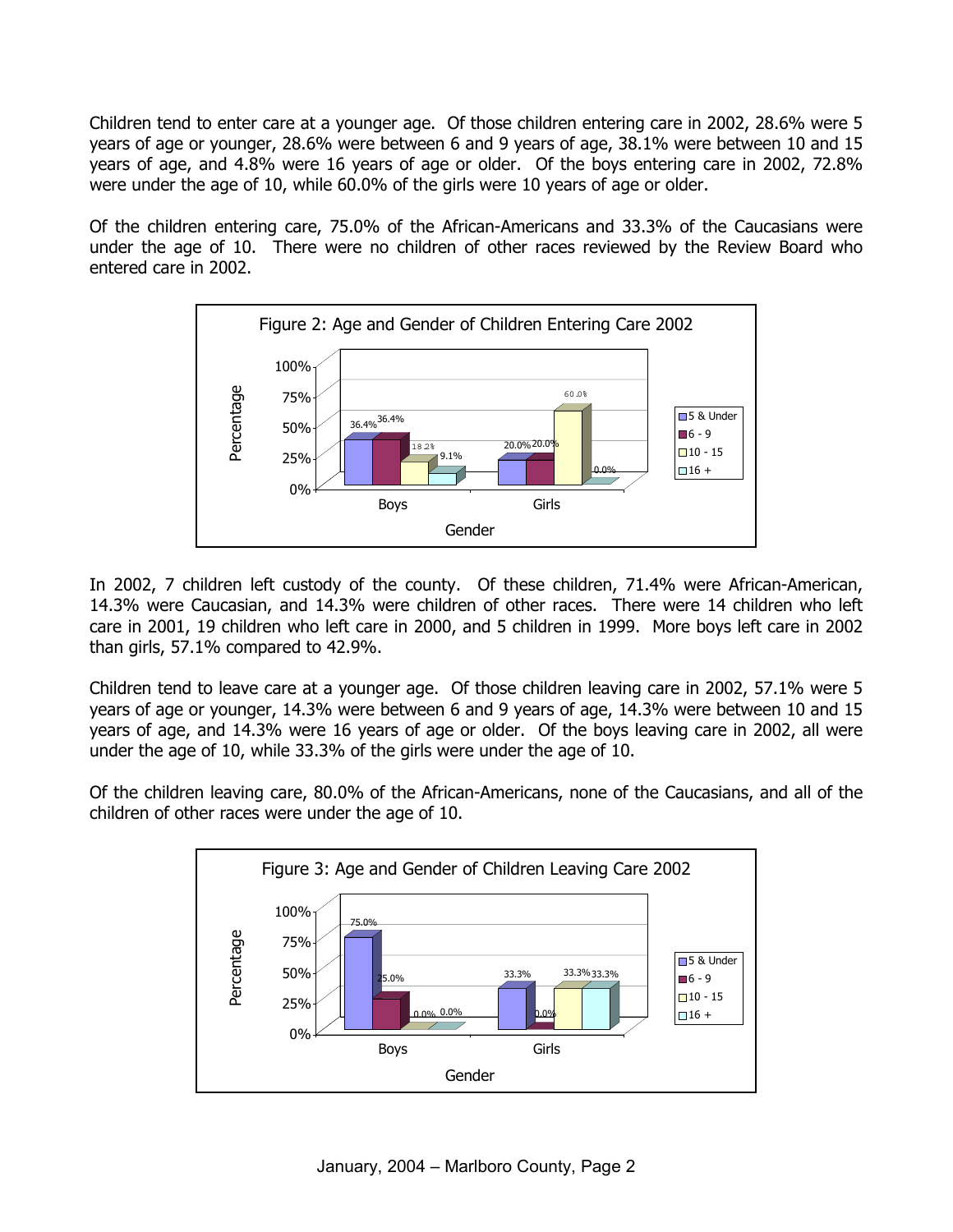# **LENGTH OF TIME IN CARE**

The longer a child is away from their home or a nurturing family environment, the more damaging it can be to the normal development of the child. For this reason, a major goal of the Review Board is to ensure that children achieve permanency as quickly as possible.

Children today are spending less time in the custody of the county than children in previous years. Of those children who left care in 2002, the average length of time spent in care is down by an average of 10 months from the average length of time children spent in care between 1995 and 2001. In 2002, the average length of time spent in care was 1.7 years, compared to 1.6 years in 2001, 1.4 years in 2000, and 1.1 years in 1999.



Caucasian children spent longer in care than African-American children and children of other races. In 2002, Caucasian children spent on average 2.7 years in care, compared to 1.7 years for African-American children, and 11 months for children of other races.

In 2002, boys spent on average 1.3 years in care, compared to girls who spent on average 2.2 years in care. Children 16 years of age or older spent the longest amount of time in care, averaging 2.4 years in care, compared to 2.7 years for children between 10 and 15 years of age, 3 months for children between 6 and 9 years of age, and 1.7 years for children 5 years of age or younger.

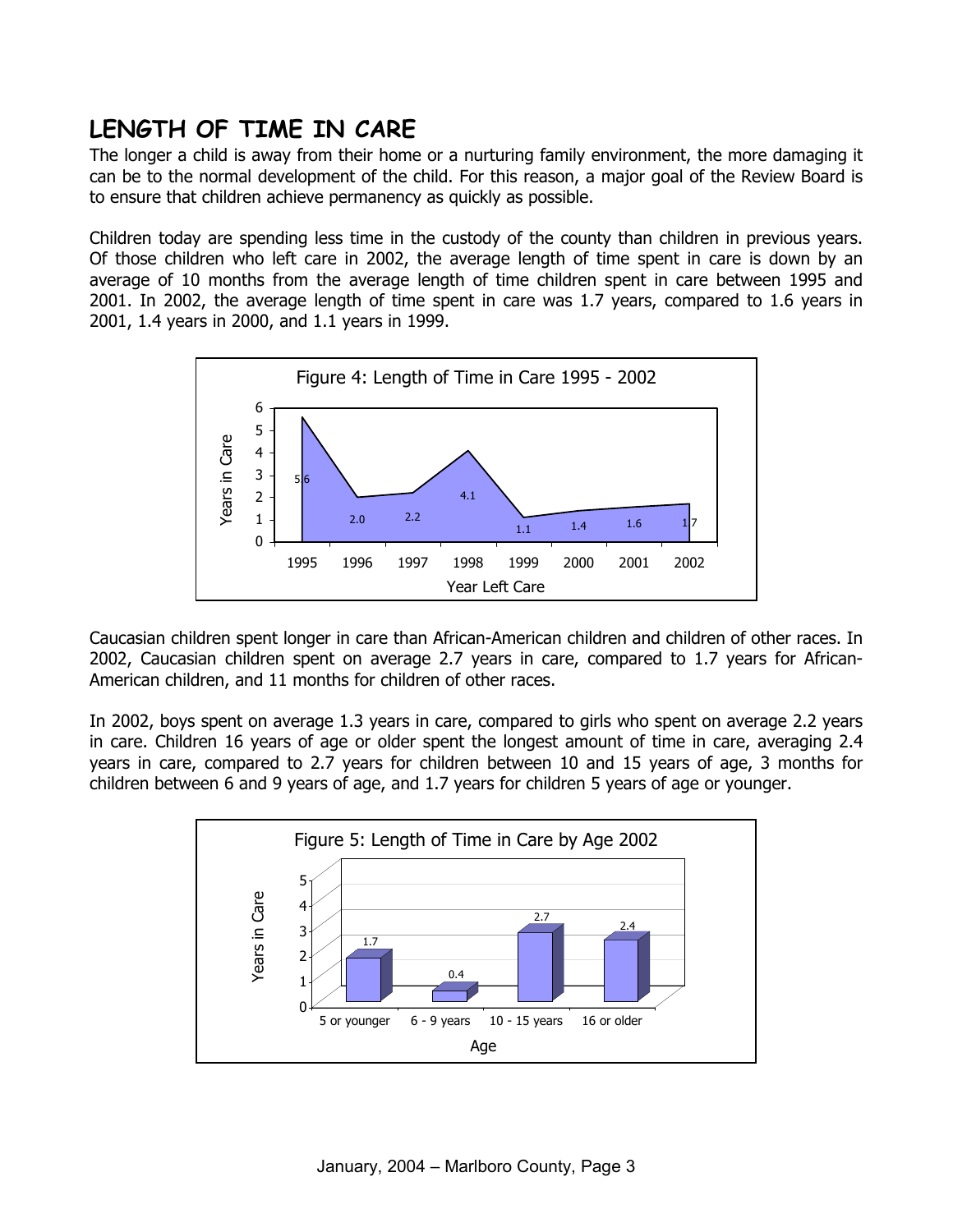# **NUMBER OF PLACEMENTS**

Research shows the initial placement in foster care is extremely traumatic for a child. Additional changes in placement once in the foster care system can be detrimental to children's development, affecting their ability to learn, establish relationships and develop as stable, secure individuals.

Children today are experiencing fewer changes in placement than children in previous years. Of those children who left care in 2002, the average number of changes in placement was down by an average of 2 placements from the average number of changes in placement children experienced between 1995 and 2001. In 2002, the average child who left care had lived in 2 different placements while in the custody of the county, compared to 2.5 in 2001, 3.7 in 2000, and 2.9 in 1999.



Of the children reviewed by the Review Board, 14.3% were placed in foster homes, 28.6% were in adoptive placements, 14.3% were with relatives, and 42.9% were with one or both natural parents. There were no children reviewed by the Review Board in 2002 who were placed in Medicaid therapeutic placements, in group homes or institutions, on runaway status, or in other types of placements.

Caucasian children experienced more changes in placement on average than African-American children and children of other races. In 2002, Caucasian children experienced on average 4 changes in placement, compared to 1.8 for African-American children, and 1 for children of other races. In 2002, boys experienced on average 1 change in placement, compared to 3.3 for girls.

Children 16 years of age or older experienced the most changes in placement on average, 5 placements compared to 4 placements for children between 10 and 15 years of age, and 1 placement for children under the age of 10.

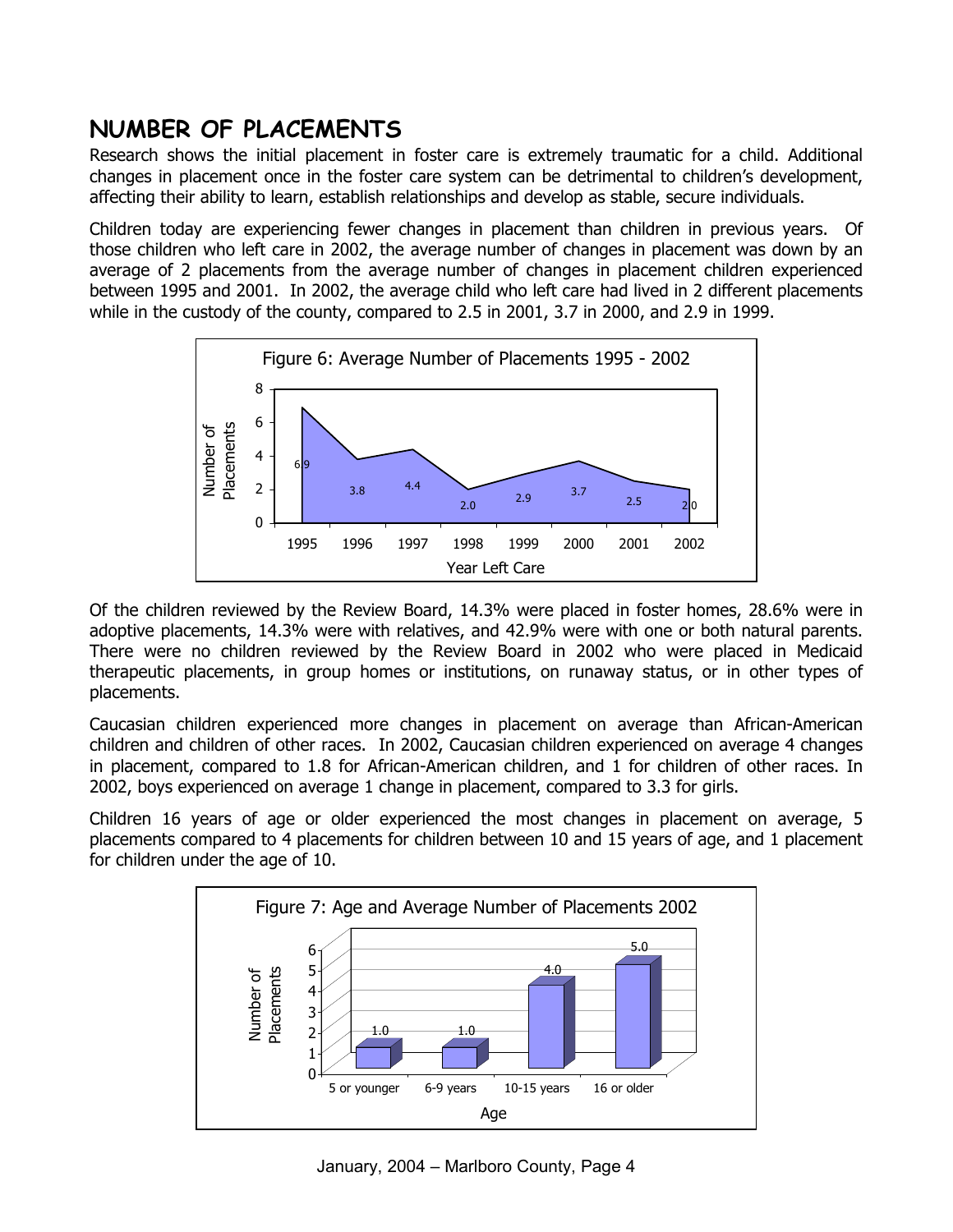Most children who left care experienced just one change in placement while in the custody of the county. In 2002, 71.4% of the children experienced just one change in placement, compared to 71.4% in 2001, 42.2% in 2000, and 80.0% in 1999.

More children today are experiencing multiple changes in placement than children in previous years. In 2002, 14.3% of the children who left care experienced 5 or more placements, compared to 7.1% in 2001, 26.3% in 2000, and no children in 1999.

| Table 1: Number of Placements for Children Leaving Care |               |         |               |         |               |         |        |         |
|---------------------------------------------------------|---------------|---------|---------------|---------|---------------|---------|--------|---------|
| Number of                                               | 2002          |         | 2001          |         | 2000          |         | 1999   |         |
| <b>Placements</b>                                       | <b>Number</b> | Percent | <b>Number</b> | Percent | <b>Number</b> | Percent | Number | Percent |
|                                                         | 5             | 71.4    | 3             | 21.4    | 4             | 21.1    | 2      | 40.0    |
|                                                         |               | 0.0     |               | 50.0    | 4             | 21.1    |        | 40.0    |
|                                                         |               | 0.0     |               | 7.1     | 4             | 21.1    |        | 0.0     |
|                                                         |               | 14.3    |               | 14.3    | 2             | 10.5    |        | 20.0    |
|                                                         |               | 14.3    | 0             | 0.0     | 3             | 15.8    |        | 0.0     |
| 6                                                       |               | 0.0     | 0             | 0.0     | 0             | 0.0     | 0      | 0.0     |
|                                                         |               | 0.0     |               | 7.1     | 0             | 0.0     |        | 0.0     |
| 8                                                       |               | 0.0     | 0             | 0.0     | 0             | 0.0     |        | 0.0     |
| 9                                                       |               | 0.0     | 0             | 0.0     | 0             | 0.0     | 0      | 0.0     |
| $10+$                                                   |               | 0.0     | 0             | 0.0     | 2             | 10.5    | 0      | 0.0     |
| Total                                                   |               | 100.0   | 14            | 100.0   | 19            | 100.0   | 5      | 100.0   |

It seems that those children who are hardest to place are no more likely to change placements and spend longer in care than children who are not as difficult to place. There is no relationship between the number of placements children experience in the county and how long they spend in care.

#### **ACHIEVING PERMANENCY**

Permanency for a child means placement with a "forever family." Families are the single most important influence in a child's life. Children depend on their families for their material needs and wants, nurturing and leadership. A child can achieve legal permanency upon leaving the foster care system either by returning home to their natural parent or by being adopted.

More children today are achieving permanency than children in previous years. The number of children who achieved permanency in 2002 is up by an average of 16.3% from the average number of children who left care between 1995 and 2001. In 2002, 71.4% of the children who left care achieved permanency, compared to 42.9% in 2001, 73.7% in 2000, and 40.0% in 1999.

Of the children who left care in 2002 without achieving permanency, half aged out of the system and half were placed in the care of someone other than their parent.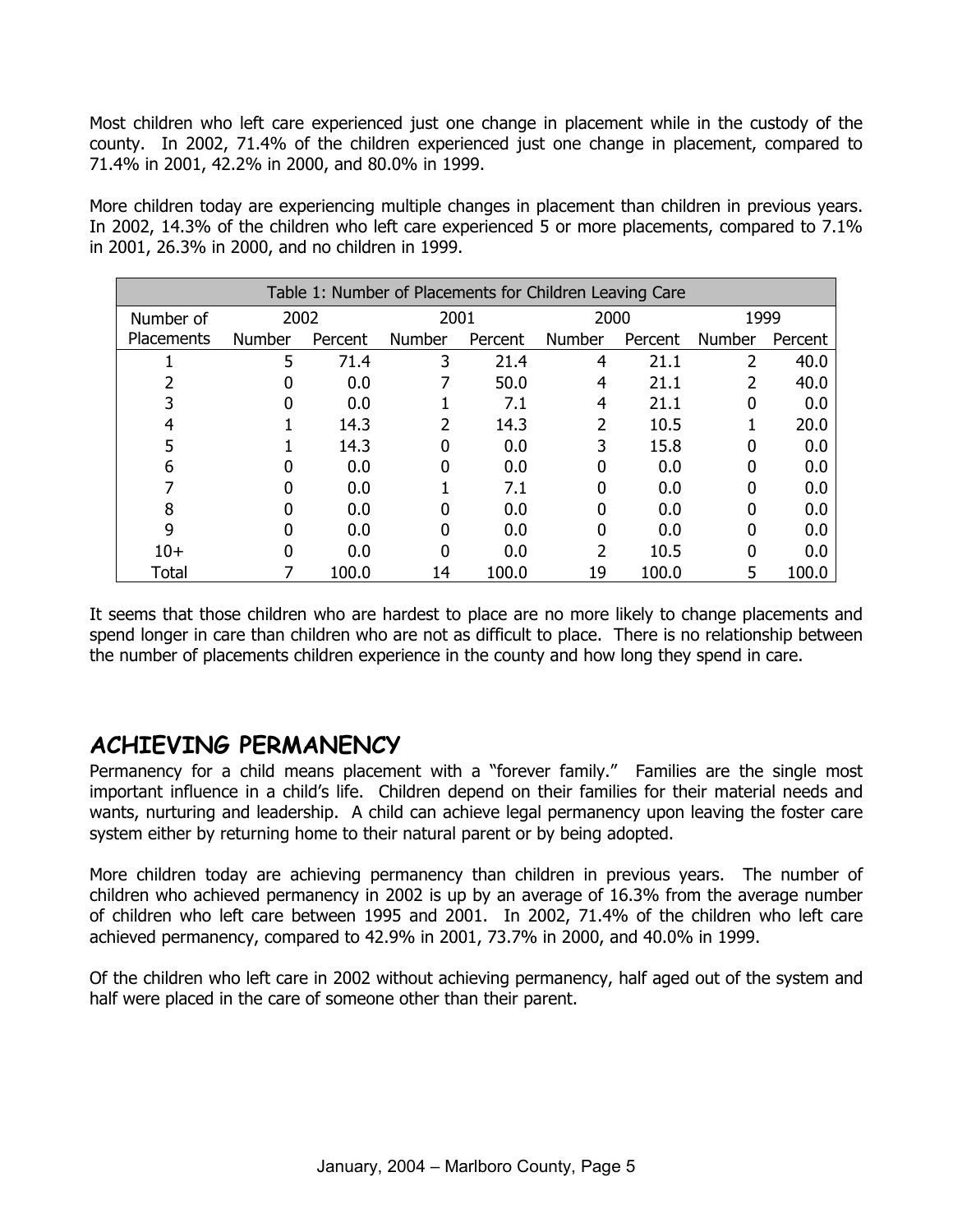

In 2002, African-American children constituted all of the children who left care and did not achieve permanency. All of the Caucasian children and the children of other races achieved permanency upon leaving care. Boys and girls failed to achieve permanency at the same rate. Girls were more likely than boys to age out of care, comprising all of the children aging out.

Children leaving care without achieving permanency were more likely to be all ages of children. Children 16 years of age or older constituted half of those children who did not achieve permanency in 2002, while half were between 6 and 9 years of age. All of the children who were between 10 and 15 years of age or under 5 years of age achieved permanency upon leaving care. Of the children 16 years of age or older, all aged out.



Children who did not achieve permanency when leaving care in 2002 spent less time in care and experienced more changes in placement while in care than children who achieved permanency. The average length of time these children spent in care was 1.3 years, compared to 1.9 years for children who achieved permanency. The average number of changes in placement experienced by these children was 3 placements, compared to 1.6 placements for children who achieved permanency.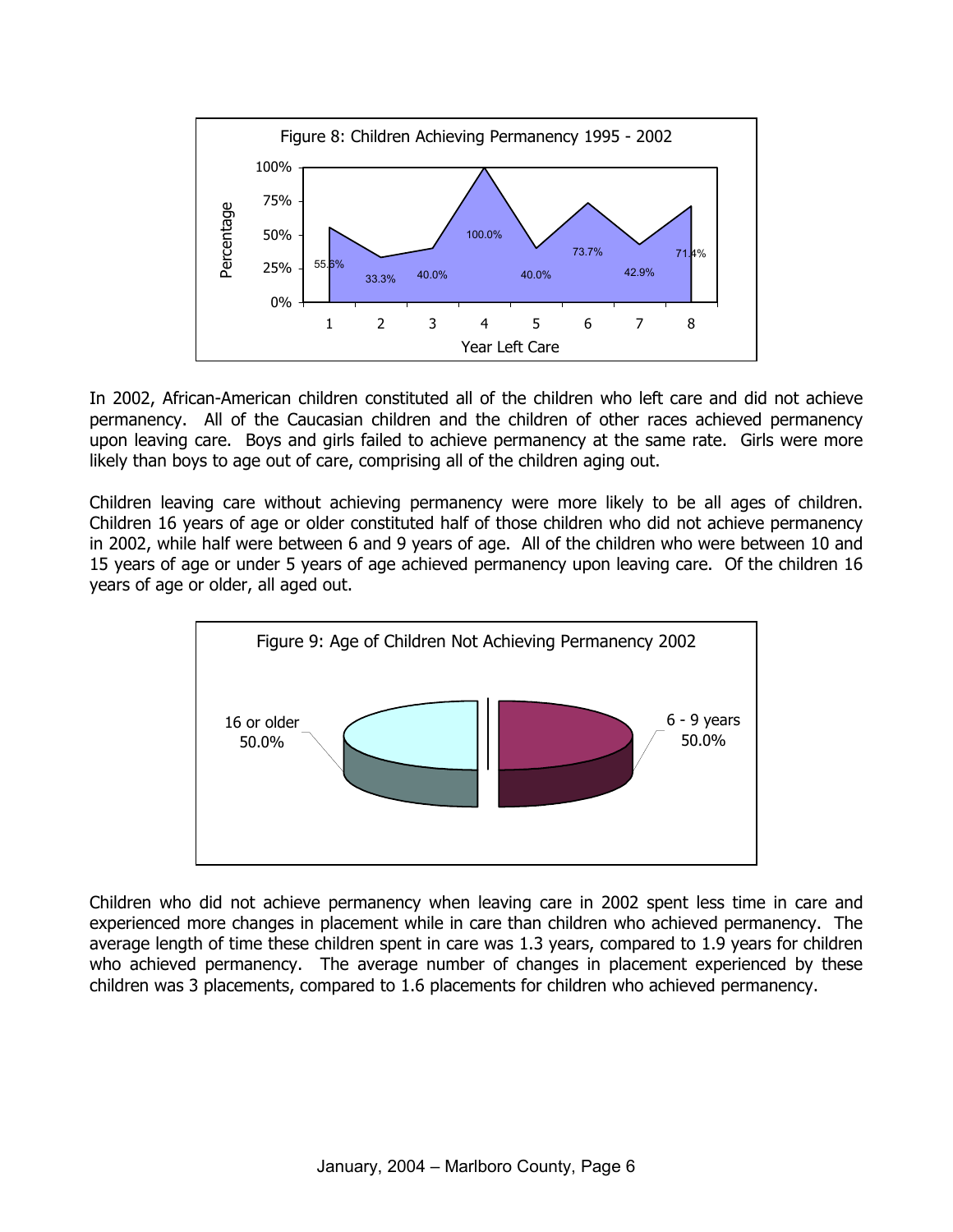# **RECIDIVISM RATES**

Children who come back into care are some of the most vulnerable children in foster care because they have been taken into custody more than once. Subsequent removals increase the risk for further developmental delays and have an even greater impact on a child's ability to succeed later in life.

More children today are returning to foster care than children in previous years. In 2002, the number of children who had been in care before is up by an average of 13.5% from the number of children reviewed between 1995 and 2001 who had been in care before. In 2002, 32.7% of the children reviewed by the Review Board had been in care before, compared to 23.1% in 2001, 12.5% in 2000, and 31.6% in 1999.



In 2002, most of the children who had been in care before were African-Americans, comprising 77.8% of these children, compared to 22.2% Caucasians. There were no children of other races reviewed by the Review Board who returned to care in 2002. Boys returned to the custody of the county at the same rate as girls. Of these children, 11.1% were 16 years of age or older, 55.6% were between 10 and 15 years of age, 22.2% were between 6 and 9 years of age, and 11.1% were 5 years of age or younger. Children who had been in care before have spent an average of 2.4 years in care and have experienced an average of 3.6 changes in placement.



Re-entry into foster care can occur for a number of reasons. The Review Board tracks the immediate location of children prior to a child's returning to foster care. Tracking this information brings insight into the lack of permanency achieved for children previously in foster care.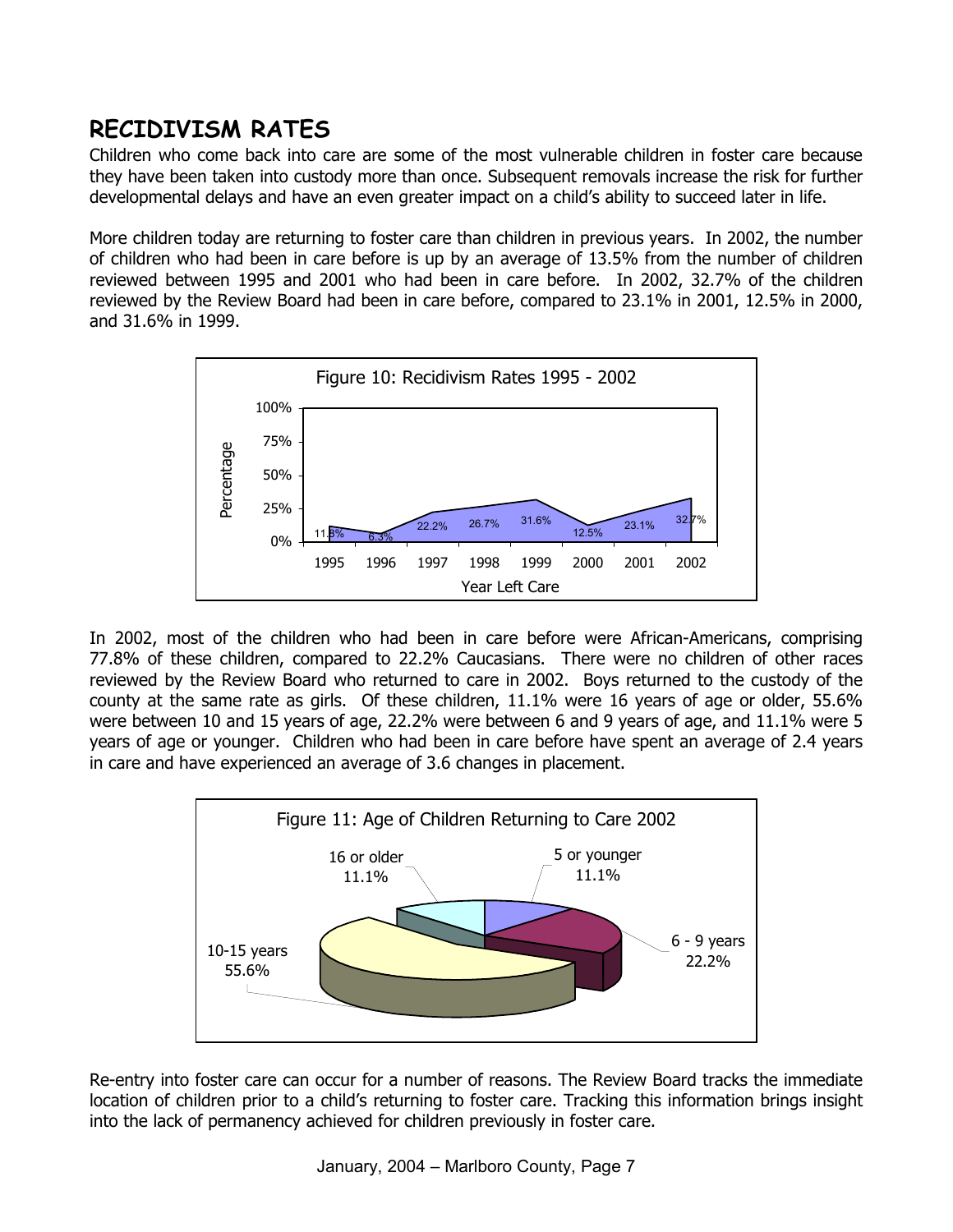A child who leaves care to return home or go live with a relative has a greater risk of coming back into care than children who leave care and are adopted. Children who came back into care from home or from a relative constituted 94.4% of the children in 2002 who had been in care before, compared to all of the children in 2001, 2000, and 1999.

| Table 2: Previous Location of Children Re-Entering Care |        |       |                               |       |      |         |  |
|---------------------------------------------------------|--------|-------|-------------------------------|-------|------|---------|--|
|                                                         | 2002   |       | 2001                          |       | 2000 |         |  |
| Previous Location                                       | Number |       | Percent Number Percent Number |       |      | Percent |  |
| Parents                                                 | 15     | 83.3  | 12                            | 100.0 | 4    | 100.0   |  |
| Relatives                                               |        | 11.1  |                               | 0.0   | 0    | 0.0     |  |
| <b>Adoptive Parents</b>                                 |        | 5.6   |                               | 0.0   | 0    | 0.0     |  |
| Other                                                   | 0      | 0.0   |                               | 0.0   | 0    | 0.0     |  |
| Total                                                   | 18     | 100.0 |                               | 100.0 | 4    |         |  |

### **AREAS OF CONCERN**

State and Federal law regulates the Department of Social Service's efforts to secure permanent homes for children in out-of-home placements. These laws, combined with agency policies and procedures, are designed to move children expeditiously out of care to a permanent placement. When these laws and policies are not followed, a child's ability to leave care and to achieve permanency upon leaving care can be significantly impacted.

In 2002, Review Board members held 13 meetings with an average of 7 children reviewed at each meeting. Of the 58 children reviewed, 27.6% had at least one area of concern cited by the local Review Board. A total of 20 deficiencies in systemic efforts to secure permanent homes for children in care were cited in 2002. Of these deficiencies, 60.0% were direct violations of the law, and 40.0% were violations of program policies or procedures. The number of deficiencies cited by the Review Board increased by 17.6% from the number of deficiencies cited in 2001.



In 2002, the most often cited legal violation was "Other Statutory Violation," which constituted 75.0% of all legal Areas of Concern, substantially up from 15.4% in 2001.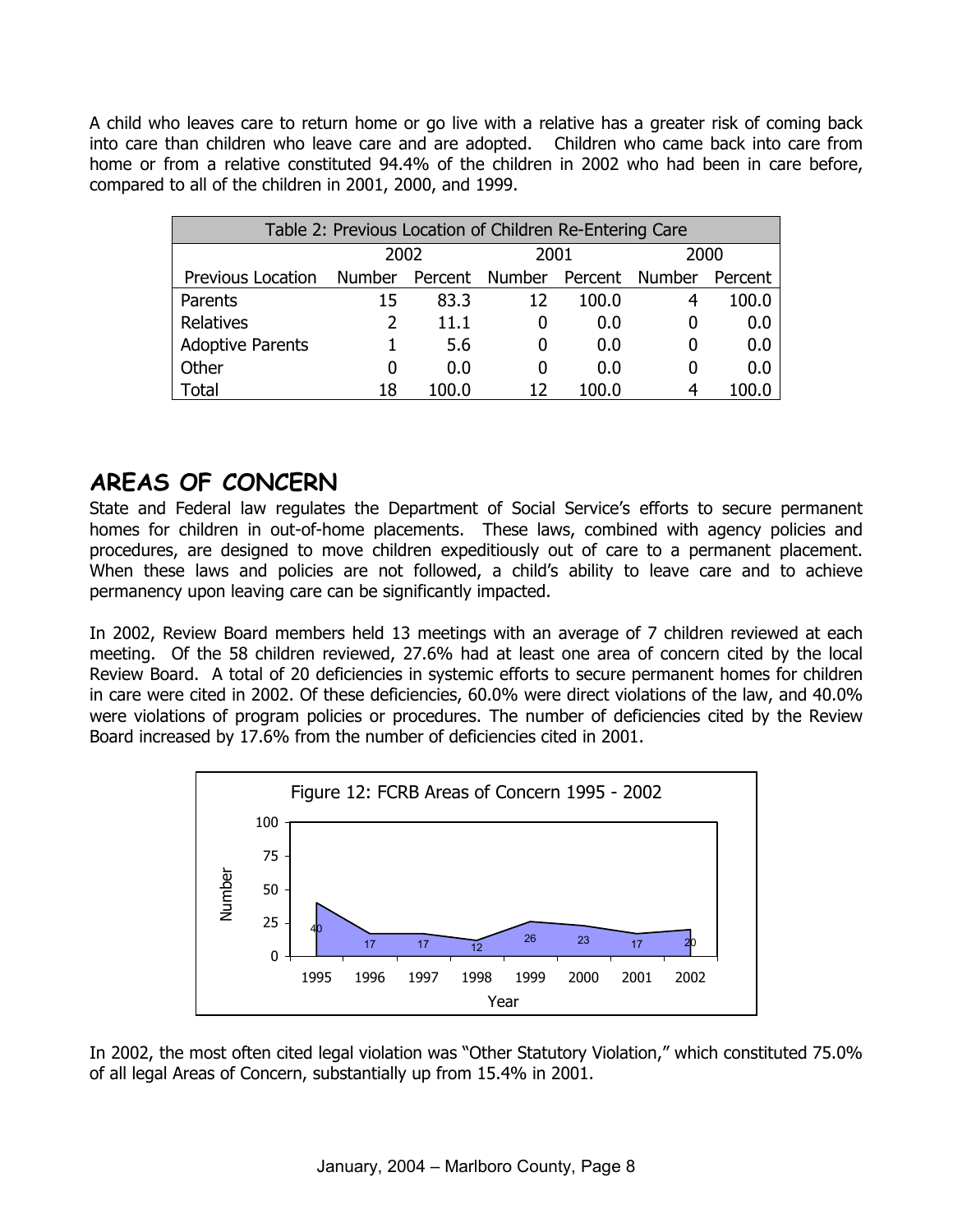| Table 3: Legal Areas of Concern 2001 - 2002 |               |         |               |         |  |  |  |
|---------------------------------------------|---------------|---------|---------------|---------|--|--|--|
|                                             | 2002          |         | 2001          |         |  |  |  |
| Previous Location                           | <b>Number</b> | Percent | <b>Number</b> | Percent |  |  |  |
| <b>Other Statutory Violation</b>            | 9             | 75.0    | 2             | 15.4    |  |  |  |
| No Timely Merit Hearing                     |               | 16.7    | $\mathcal{P}$ | 15.4    |  |  |  |
| Non-Compliance with Court Order             |               | 8.3     |               | 7.7     |  |  |  |
| No Timely Probable Cause Hearing            |               | 0.0     | 0             | 0.0     |  |  |  |
| No Timely Permanency Plan Hearing           |               | 0.0     | 5             | 38.5    |  |  |  |
| No Court Order at Review                    |               | 0.0     |               | 7.7     |  |  |  |
| Adoption Complaint Not Filed Timely         |               | 0.0     |               | 0.0     |  |  |  |
| <b>Adoption Not Consummated Timely</b>      |               | 0.0     |               | 0.0     |  |  |  |
| No Timely FCRB                              |               | 0.0     | $\mathcal{P}$ | 15.4    |  |  |  |
| No Face-to-Face Contact                     |               | 0.0     |               | 0.0     |  |  |  |
| No Thorough Adoption Assessment             |               | 0.0     |               | 0.0     |  |  |  |
| No Child Specific Recruitment               |               | 0.0     |               | 0.0     |  |  |  |
| Total                                       | 12            | 100.0   | 13            | 100.0   |  |  |  |

The most often cited program violation was the lack of progress on the permanent plan, which constituted 62.5% of all program Areas of Concern, up from 50.0% in 2001. The case plan document is critical to permanency planning as it serves as the road map for successfully moving children through the foster care system. Through sound case planning, children can be moved through the foster care system safely and swiftly, with the end result being permanent and stable homes.

| Table 4: Program Areas of Concern 2001 - 2002 |        |         |               |         |  |  |
|-----------------------------------------------|--------|---------|---------------|---------|--|--|
|                                               | 2002   |         | 2001          |         |  |  |
| Area of Concern                               | Number | Percent | <b>Number</b> | Percent |  |  |
| Lack of Progress Permanent Plan               | 5      | 62.5    | 2             | 50.0    |  |  |
| Incomplete/Inappropriate Case Plan            | 1      | 12.5    | 1             | 25.0    |  |  |
| P: Other Policy/Procedure                     |        | 12.5    | 0             | 0.0     |  |  |
| Other                                         |        | 12.5    | 0             | 0.0     |  |  |
| No Current Case Plan                          | 0      | 0.0     | 0             | 0.0     |  |  |
| No Case Plan Within 60 Days                   | 0      | 0.0     | 0             | 0.0     |  |  |
| P: Case Plan Expired                          | 0      | 0.0     | 0             | 0.0     |  |  |
| P: Lapse in Case Planning                     | 0      | 0.0     | 0             | 0.0     |  |  |
| P: No Psychological Reports at Review         | 0      | 0.0     | 0             | 0.0     |  |  |
| P: Conflict with Permanent Plan               | 0      | 0.0     |               | 25.0    |  |  |
| P: No Advance Packets                         | 0      | 0.0     | 0             | 0.0     |  |  |
| P: No Copy of Pleadings                       | 0      | 0.0     | 0             | 0.0     |  |  |
| P: No Diligent Search                         | 0      | 0.0     | 0             | 0.0     |  |  |
| P: No Progress Reports                        | 0      | 0.0     | 0             | 0.0     |  |  |
| P: No Timely Referral to Adoption             | 0      | 0.0     | 0             | 0.0     |  |  |
| P: TPR Summary Not Submitted Timely           | 0      | 0.0     | 0             | 0.0     |  |  |
| <b>Interested Parties Not Invited</b>         | 0      | 0.0     | 0             | 0.0     |  |  |
| No 3 Week Notice to Parties                   | 0      | 0.0     | O             | 0.0     |  |  |
| Total                                         | 8      | 100.0   | 4             | 100.0   |  |  |

Note: "P:" Indicates Agency Policy/Procedure Violation